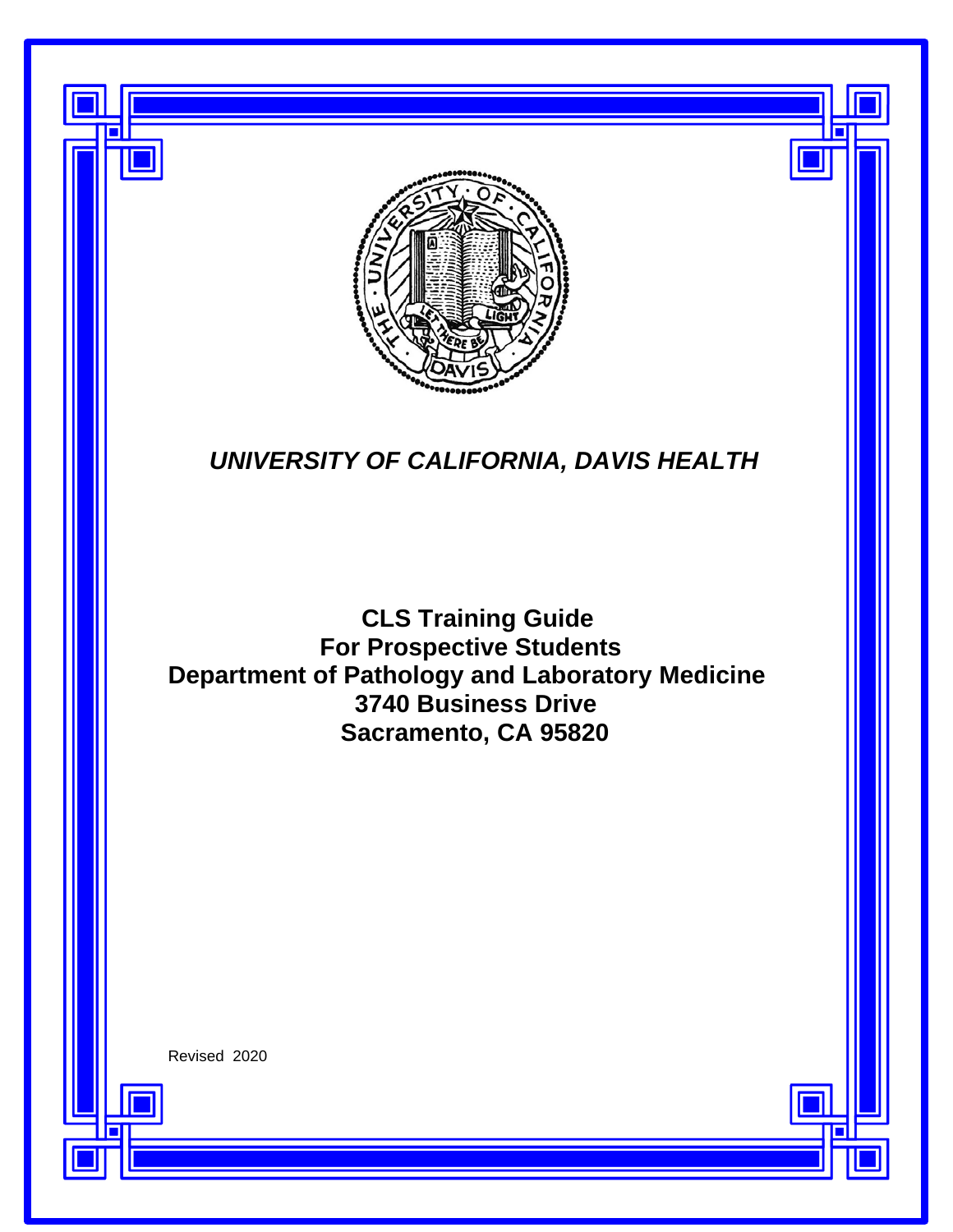# **TABLE OF CONTENT**

| PROGRAM DIRECTOR AND CORE TEACHING COORDINATORS4 |
|--------------------------------------------------|
|                                                  |
|                                                  |
|                                                  |
|                                                  |
|                                                  |
|                                                  |
|                                                  |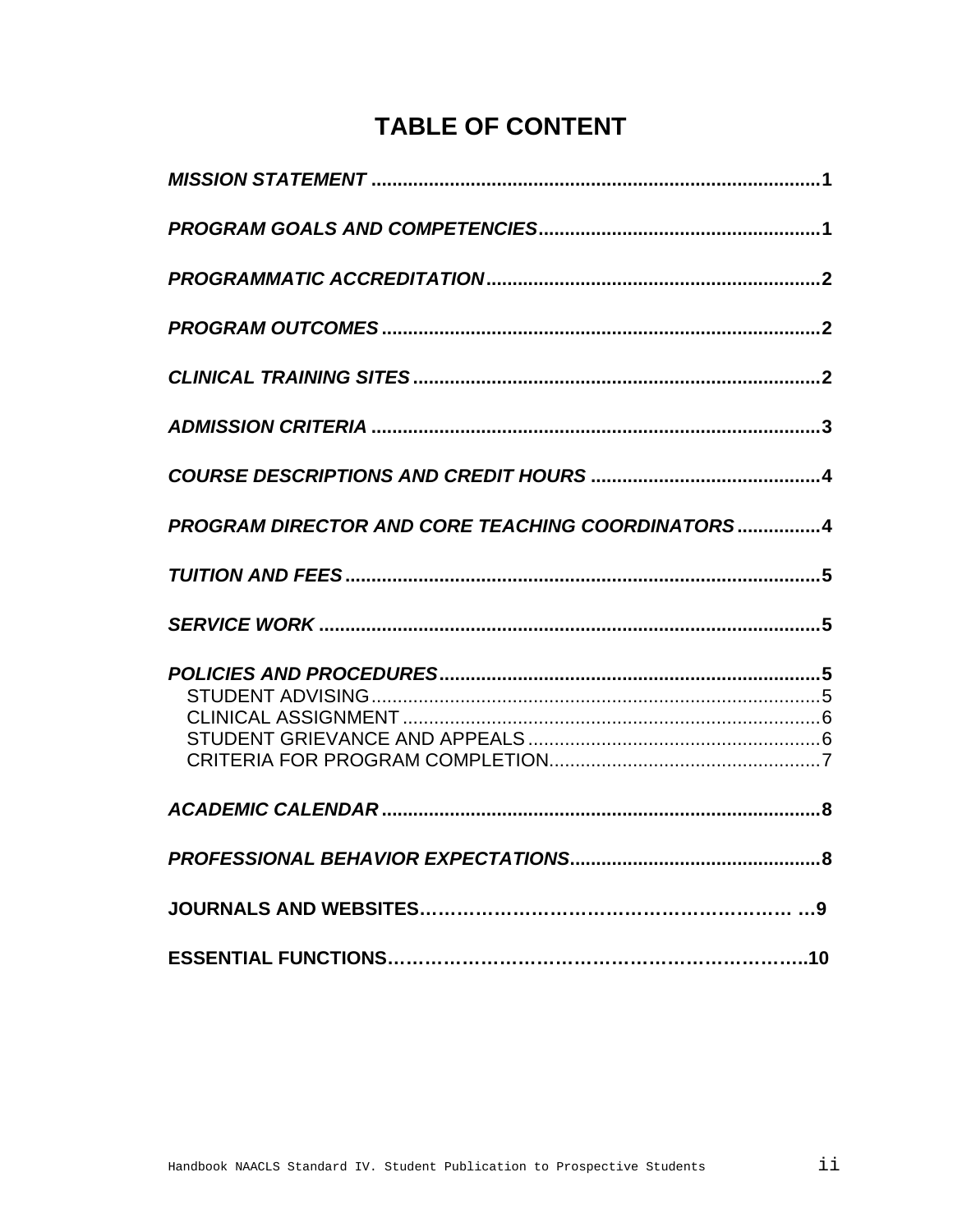#### **UC DAVIS HEALTH, CLINICAL LABORATORY SCIENTIST TRAINING PROGRAM NAACLS Standard IV.A Publications and Disclosures**

### <span id="page-2-0"></span>*A. MISSION STATEMENT*

The Clinical Laboratory Science Training Program is dedicated to providing trainees with the knowledge, skills and abilities needed to excel as competent clinical laboratory scientist which is achieved through our teaching but also by our example as practicing professionals.

### *B. GOALS AND GRADUATE COMPETENCIES*

The **GOALS** of the UCDH CLS Training Program are to:

- $\triangleright$  Provide trainees with the best quality education in all aspects of clinical laboratory science
- $\triangleright$  Promote patient safety and quality standards
- $\triangleright$  Promote expanded roles and contributions of clinical laboratory professionals to the healthcare team
- $\triangleright$  Provide leadership in educating other health personnel and community populations
- $\triangleright$  Promote professionalism, honesty, integrity, and compassion
- $\triangleright$  Provide an educational experience which will enable all trainees to pass the national licensing exam and be prepared for the duties and responsibilities of an entry level CLS

#### **GRADUATE COMPETENCIES**:

- $\triangleright$  Graduates will demonstrate entry level knowledge necessary to perform the full range of clinical laboratory testing.
- $\triangleright$  Graduates will apply principles and practices of professionalism.
- $\triangleright$  Graduated will follow established laboratory policies and procedures.
- $\triangleright$  Graduates will apply safety regulations and standards as appropriate in the laboratory.
- $\triangleright$  Graduates will communicate appropriately with members of the healthcare team.
- $\triangleright$  Graduates will apply principles and practices of management and supervision as appropriate.
- $\triangleright$  Graduates will utilize educational methodologies and terminology sufficient to train and educate users and providers of laboratory services.
- <span id="page-2-1"></span> $\triangleright$  Graduates will apply principles and practices of clinical study design, implementation, and dissemination of results to improve workflow and patient care.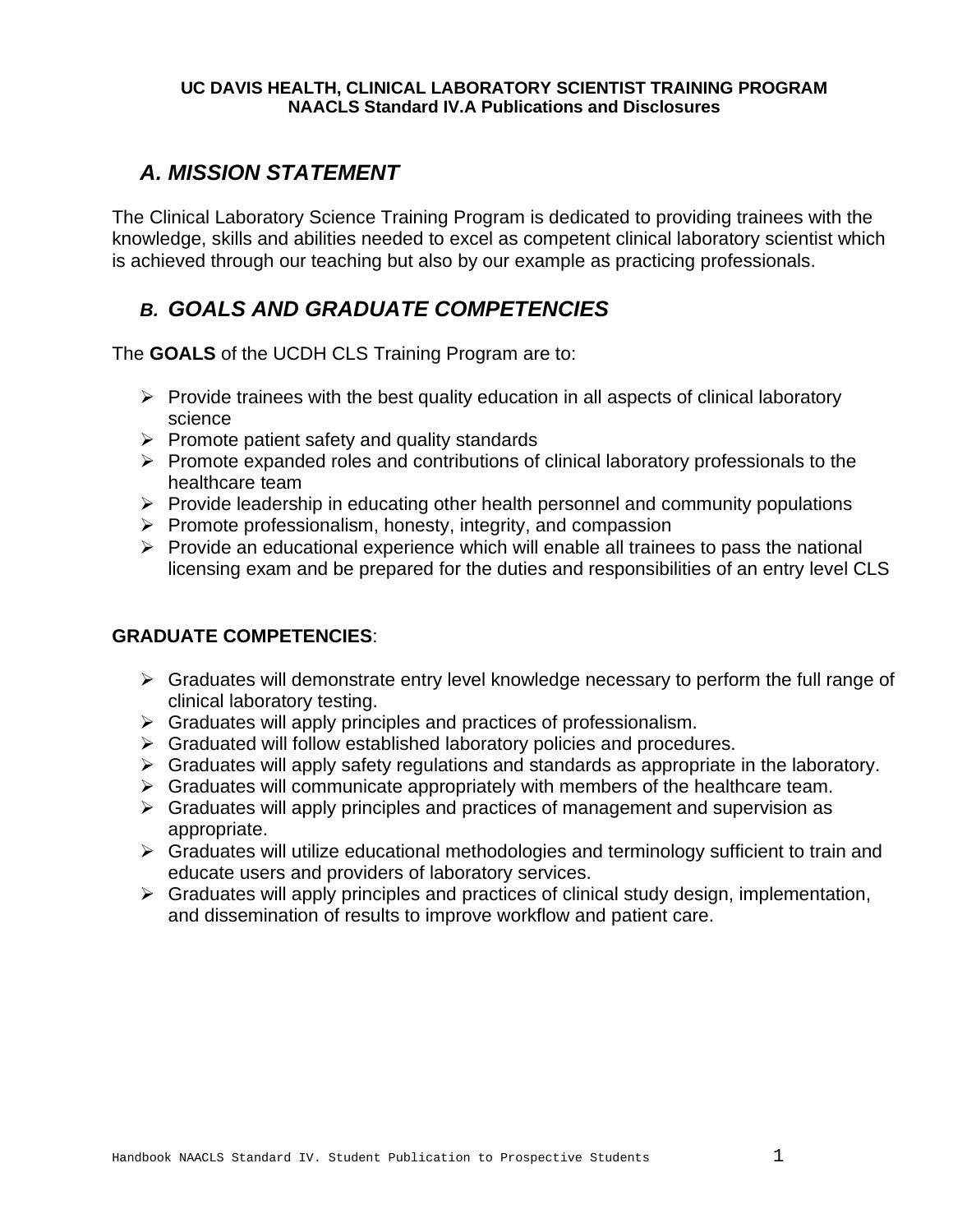### *C. PROGRAM APPROVAL AND ACCREDITATION*

After completing the 12-month training program, graduates are awarded a certificate of completion, and are eligible to take the American Society of Clinical Pathology (ASCP) national certifying examination. *This certificate of CLS Training completion is not contingent upon the passing of any certifying exam.* The Program is approved by the State of California Department of Public Health which allows trainees to secure California licensing post program completion and successful passing of the ASCP certifying examination. Upon program completion each trainee will receive supporting documentation of program completion from the program director. This packet of information will be uploaded to the CDPH-LFS for the California state MTA license application as the required attestation of training completion, meeting the California Code of Regulations- 1035, chapter 3 division 2. The UCDH CLS training program is accredited by the National Accrediting Agency for Clinical Laboratory Science (NAACLS).

State of California [NAACLS](http://www.naacls.org/) [Department of Health Services](http://www.dhs.ca.gov/ps/ls/lfsb) 5600 N. River Rd., Laboratory Field Services **Suite 720** Suite 720 850 Marina Bay Parkway Building P, 1st Floor Rosemont, IL 60018-5119<br>Richmond, CA. 94804-6403 Phone: (773) 714-8880 Richmond, CA. 94804-6403 Phone: (510)-620-3828 Phone: (847)-939-3597

[naacls.org/about.aspx](https://www.naacls.org/about.aspx)

## *D. PROGRAM OUTCOMES*

The UCDH Department of Pathology and Laboratory Medicine, in compliance with NAACLS standards, clearly demonstrate student core competencies and training expectations through the attainment of established goals & objectives.

The UCDH Department of Pathology and Laboratory Medicine is proud of its 100% student ASCP first time examination pass rate over the past fifteen years and exam scores which have consistently placed the UCDH CLS Program within the top 10% nationally.

The UCDH CLS Training Program also has a 100% graduation and job placement rate for over fifteen years.

| <b>Training Year</b> | <b>Graduation Rate</b> | <b>Board of Certification</b><br><b>First-time Pass Rate</b> | Job Placement |
|----------------------|------------------------|--------------------------------------------------------------|---------------|
| 2009-2019            | 100%                   | 100%                                                         | 100%          |
| 2020                 | 100%                   | 100%                                                         | 100%          |
| 2021                 |                        |                                                              |               |

# **E.** *LIST OF CLINICAL TRAINING FACILITIES*

UCD Health (Sponsoring Institution) Marshall Medical Center, Placerville [Memorial Medical Center \(MMC\), Modesto](http://www.memorialmedicalcenter.org/) – Sutter Affiliate [Sutter Medical Center](http://www.suttermedicalcenter.org/) Sacramento (SMCS)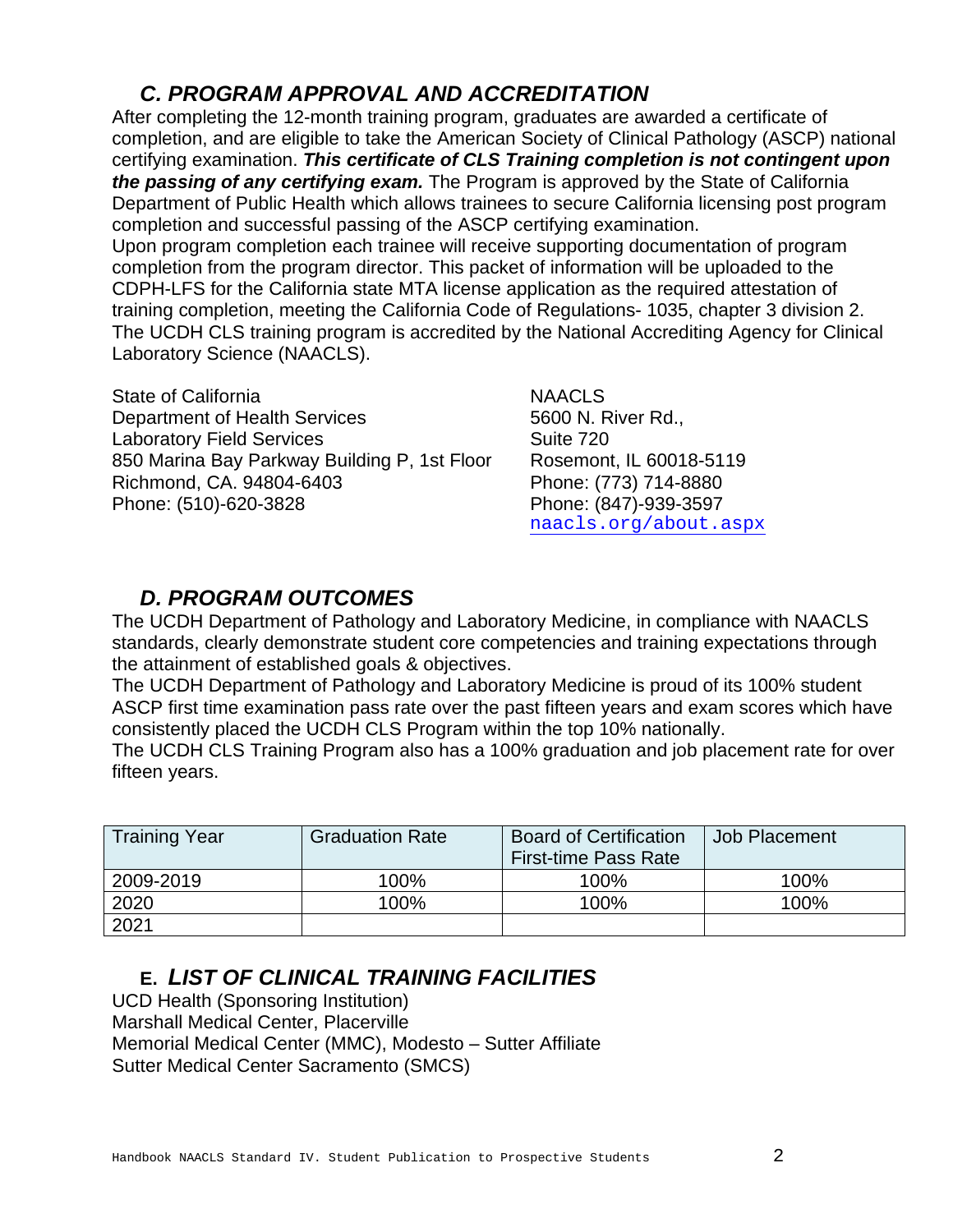# <span id="page-4-0"></span>*F. ADMISSION REQUIREMENTS*

The applicant must meet all of the requirements set forth by (1) State of California Department of Public Health (2) the National Accrediting Agency for Clinical Laboratory Scientists (NAACLS) (3) UCDH CLS Program and (4) College of American Pathologists (CAP)

- BS/BA **Science** degree (CAP preference) from an accredited university or college.
- Course work must include requirements of the California Department of Public Health-Laboratory Field Services and NAACLS.
- $\triangleright$  Minimum requirements are:
	- o Science degree with
		- **Chemistry:** 16 semester hours or equivalent quarter hours including biochemistry and analytical chemistry (quantitative analysis) or clinical chemistry
		- **Biological Sciences:** 18 semester hours or equivalent quarter hours including medical microbiology, immunology, and hematology.
		- **Physics:** Three semester hours or equivalent quarter hours must include light and electricity.
		- **Mathematics:** College algebra or higher.
- Cumulative, science and most recent GPA must all meet the UCDH program requirement of 3.0 or greater.
- $\triangleright$  Course work in biochemistry, hematology and medical microbiology must be completed within five years of first-time application.
- $\triangleright$  Required Coursework in Physics (with light and electricity), Immunology and Analytical or Clinical Chemistry must be completed within seven years of first-time application.
- $\triangleright$  All required biology courses (medical microbiology, immunology and hematology) are preferred to have a B grade or higher.
- A valid State of California Clinical Laboratory Science Trainee License must be issued prior to training start. <https://www.cdph.ca.gov/Programs/OSPHLD/LFS/Pages/CLS.aspx>
- Completed Standardized Application Form with a personal statement of interest
- $\triangleright$  Three letters of recommendation from science instructors and/or employers
- $\triangleright$  Official transcripts sent into the program office directly from registrar
- $\triangleright$  Interviews are required of selected candidates
- Accepted CLS trainees are cleared by UCDH Volunteer Services which requires
	- **Immunization review**
	- **Two step TB or a single QuantiFERON or chest x-ray**
	- **Safety training**
	- **Background check**
	- **Signed waivers**
- $\triangleright$  Additional Information for foreign applicants
	- o Applicants with foreign baccalaureate degrees must have an acceptable foreign transcript evaluation to determine if the completed course work meets stated requirements. Please refer to CDPH Licensing website.
- $\triangleright$  The UCDH CLS Training Program is approved by the state of California as a 1-year training program. As this is an inclusive program, there is no advance placement, no ability to train at an accelerated rate, nor are any credits available for transfer. The credits earned are to be utilized for the UCDH CLS training program only and no other previous training credits may be used to shorten the year of state approved training nor are UCDH program credits transferrable.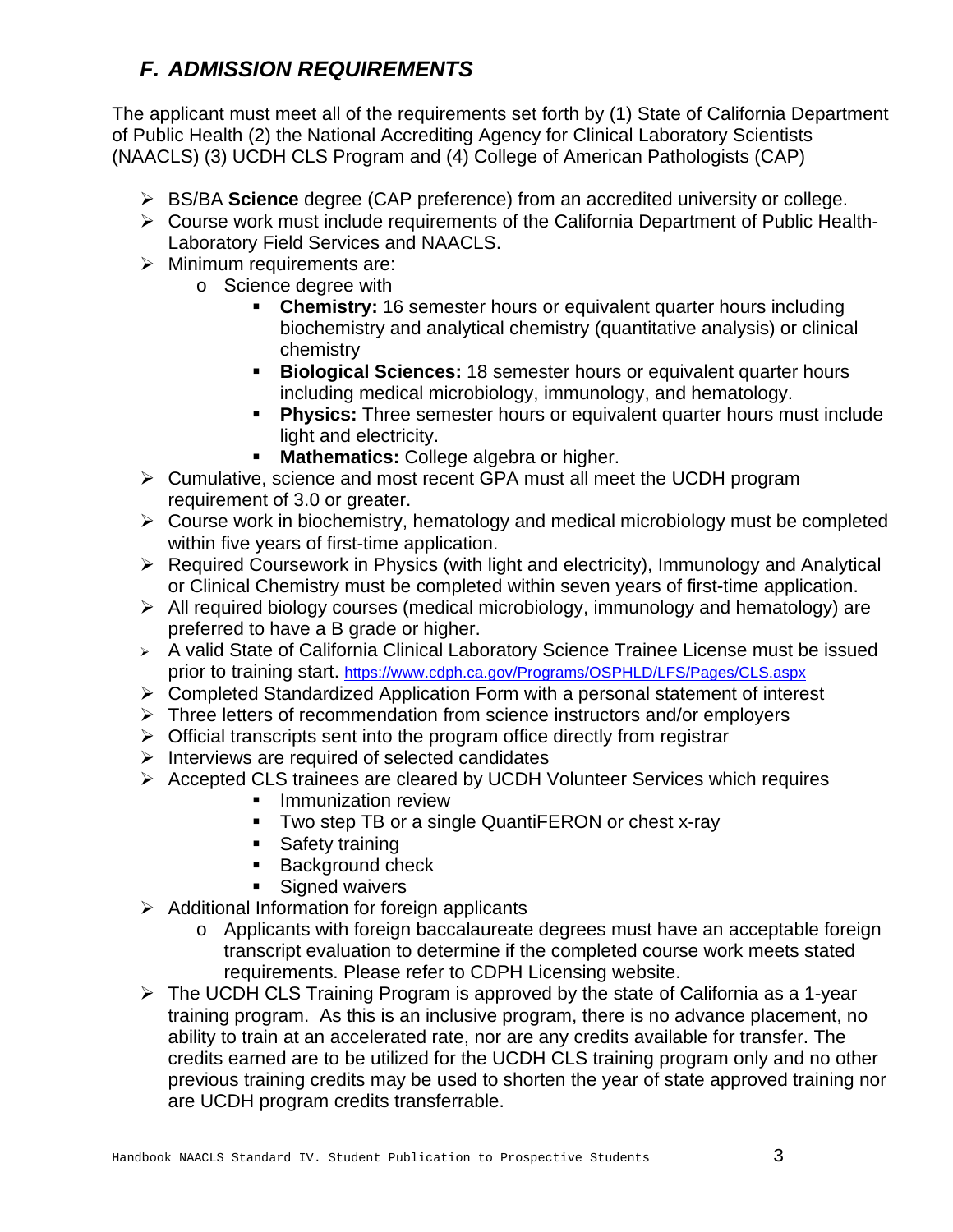# *G. LIST OF COURSE DESCRIPTIONS (CREDIT HOURS/COURSE)*

### **CLS Training Courses and Credit Hours**

#### **Unit 1**

| <b>Course Number</b>                               | <b>Course Title</b>                    | <b>Credit Hours</b> |  |  |
|----------------------------------------------------|----------------------------------------|---------------------|--|--|
| <b>CLS 300</b>                                     | Immunohematology                       | 3.0                 |  |  |
| <b>CLS 310.A</b>                                   | <b>Clinical Chemistry I</b>            | 3.0                 |  |  |
| <b>CLS 320.A</b>                                   | <b>Clinical Hematology I</b>           | 3.0                 |  |  |
| <b>CLS 330.A</b>                                   | <b>Laboratory Operations I</b>         | 0.5                 |  |  |
| <b>CLS 340</b>                                     | Toxicology                             | 1.0                 |  |  |
| <b>CLS 350.A</b>                                   | Microbiology I                         | 3.0                 |  |  |
|                                                    | <b>Total Semester Hours for Unit 1</b> | 13.5                |  |  |
| Unit 2                                             |                                        |                     |  |  |
| <b>CLS 310.B</b>                                   | <b>Clinical Chemistry II</b>           | 3.0                 |  |  |
| <b>CLS 320.B</b>                                   | <b>Clinical Hematology II</b>          | 2.5                 |  |  |
| <b>CLS 330.B</b>                                   | <b>Laboratory Operations II</b>        | 0.5                 |  |  |
| <b>CLS 350.B</b>                                   | Microbiology II                        | 3.0                 |  |  |
| <b>CLS 360</b>                                     | Immunology                             | 2.0                 |  |  |
| <b>CLS 370</b>                                     | <b>Special Chemistry</b>               | 1.5                 |  |  |
| <b>CLS 380</b>                                     | <b>Molecular Pathology</b>             | 1.0                 |  |  |
| <b>Total Semester Hours for Unit 2</b><br>13.5     |                                        |                     |  |  |
| Unit 3                                             |                                        |                     |  |  |
| <b>CLS 310.C</b>                                   | <b>Clinical Chemistry III</b>          | 2.5                 |  |  |
| <b>CLS 320.C</b>                                   | <b>Clinical Hematology III</b>         | 2.5                 |  |  |
| <b>CLS 350.C</b>                                   | Microbiology III                       | 2.5                 |  |  |
| <b>CLS 400</b>                                     | <b>Student Collaborative Project</b>   | 1.5                 |  |  |
|                                                    | <b>Total Semester Hours for Unit 3</b> | 9.0                 |  |  |
| <b>Total for 12- month training CLS curriculum</b> | 36.0                                   |                     |  |  |

### <span id="page-5-0"></span>*H. NAME AND ACADEMIC RANK OF PROGRAM DIRECTOR AND CORE TEACHING COORDINATORS*

| Program Director:                  | Sharon K. McGoldrick, M.Ed, CLS (all program, application and<br>training questions are directed to the program director<br>skwahl@ucdavis.edu                                                                |
|------------------------------------|---------------------------------------------------------------------------------------------------------------------------------------------------------------------------------------------------------------|
| <b>Core Teaching Coordinators:</b> | Each clinical lab section has a didactic instructor assigned to<br>instruction. These instructors are the clinical specialist in this<br>content area and provide didactic lectures to all accepted trainees. |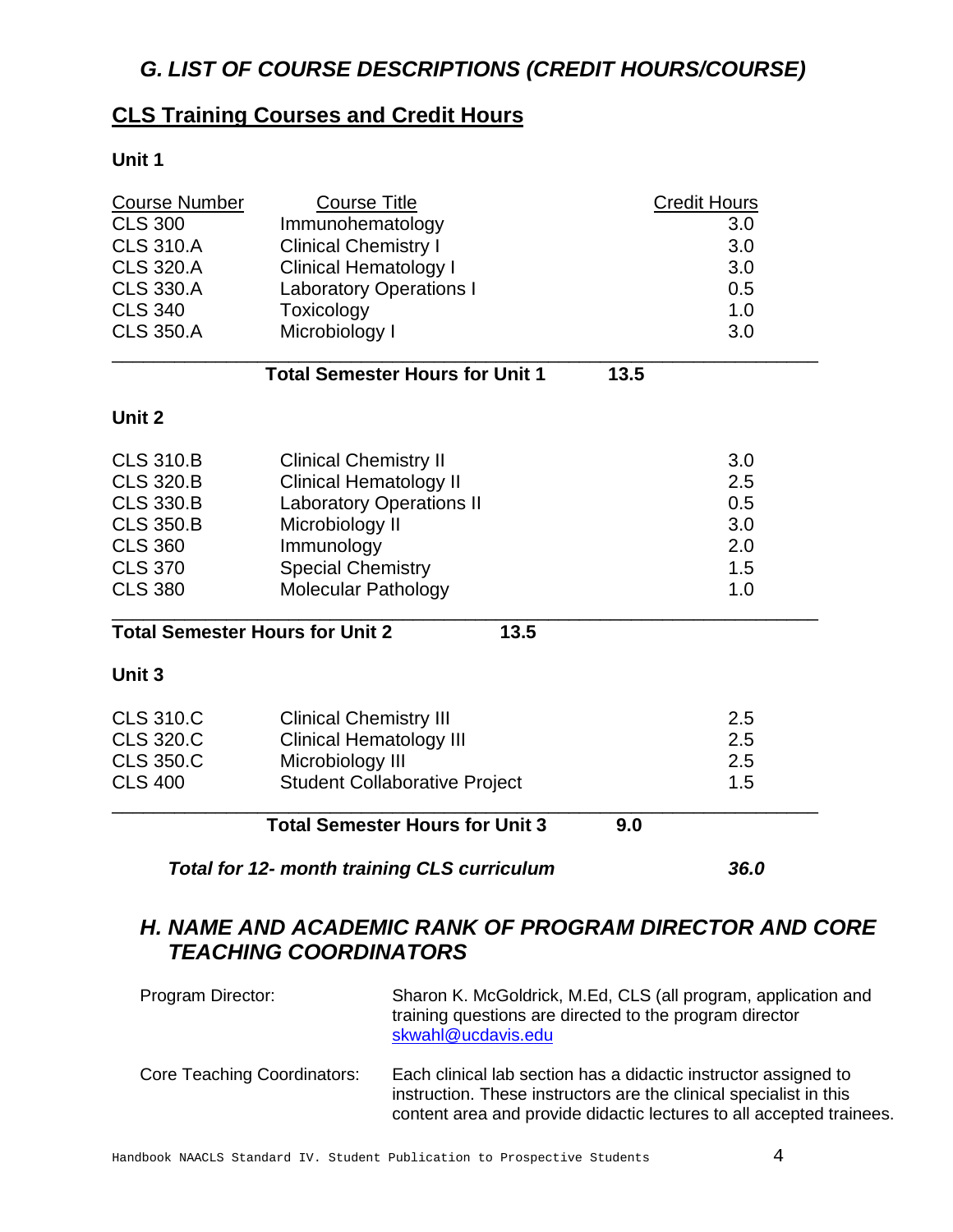### **I.** *TUITION/FEES*

The UCDH CLS Training Program is supported by the sponsoring hospital and the clinical training affiliate sites. Currently there is no tuition charged. Accepted CLS trainees are responsible for all required vaccines/Tb screening, parking, LabCe subscription, certification and licensing fees.

#### *WITHDRAW POLICY*

A student may withdraw from the program due to medical, academic or hardship reasons. Since the student never pays tuition, he/she will not receive any refunds or have any financial obligations to the training program.

# *J. SERVICE WORK*

Students are not required to participate in service work for the laboratory at any time. Throughout training, students will never be utilized as staff nor will any trainee be substituted to perform service work for any regularly scheduled staff member. UCDH and clinical affiliate sites recognize and respect training hours to be utilized for CLS training purposes only. At no time are any students utilized as staff.

CLS students may be provided an option to participate in weekend training while in certain rotations. Training offered in weekend hours may expose the trainee to weekend workflow and provide an enriched training experience for the CLS student. In this case, students will be working with the assigned teaching specialists, the same objectives and evaluation instruments will apply for any weekend training opportunities.

As the UCDH CLS training program is rigorous, students are discouraged to take on any parttime employment outside of the required 40 training hours per week of required CLS training. Any CLS student choosing to work outside training hours will be required to perform academically within 20% of their cohort group, to ensure appropriate time is available to CLS training.

# *K. Training Policies & Procedures*

#### *1. Advising and Guiding Students through the program while maintaining confidentiality and impartiality*

One of the greatest benefits offered to a UCDH CLS Trainee is the dedication and training support offered by the clinical staff, faculty, teaching staff, teaching coordinators and the program director. As a small hospital-based program all clinical staff are dedicated to student training success, most trainees are retained as a career employee with their training site upon program completion. The program director meets frequently with CLS trainees and has an open-door policy for students to come and seek support or training assistance. All student meetings, complaints, any concerns or training issues which may arise, and all student survey feedback are held in strict confidentiality. Students are treated with respect and impartiality as they are our laboratory future and a valuable laboratory resource.

CLS students are encouraged to bring forth any training concerns so immediate corrections may be made to ensure student training success.

### *2. Clinical Assignment if training placement cannot be immediately guaranteed*

Students are accepted based upon training applied education availability. If training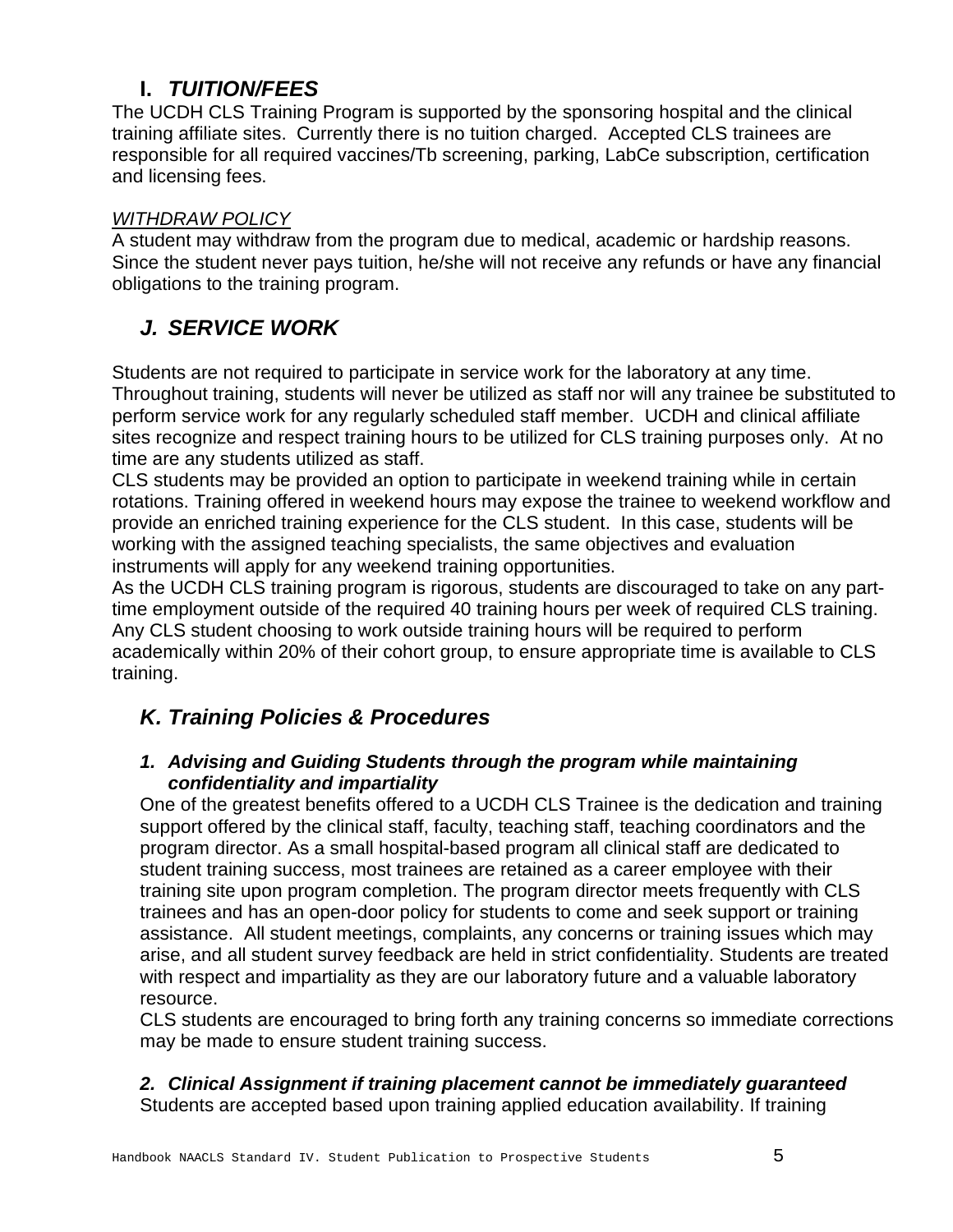placement is not immediately available or if training is not able to be maintained throughout the year, the sponsoring institution will embrace the students to train or alternate approved training locations will be secured to allow the selected student to complete training.

#### *3. Student Grievance & Appeals*

#### *STUDENT GRIEVANCE*

The program provides an informal complaint procedure for academic and non-academic student complaints. Student complaints of misconduct of staff and/or working conditions are to be brought to the attention of the program director as soon as possible. When complaints about academic and non-academic matters cannot be resolved by the persons directly involved, the appeal procedures outlined in this document will be implemented.

#### *APPEALS PROCEDURES*

The due process procedure provides a mechanism to reexamine the program's decision made on academic and non-academic matters ensuring a fair disposition. Faculty, staff, or students may initiate complaints.

- A written or oral report shall be submitted to the program director explaining the complaint and the individual(s) involved within 30 days from the receipt of the program's decision on academic and/or non-academic matters.
- The program director establishes an ad hoc task force of at least three individuals to review the appeal. The task force will consist of a CLS section teaching coordinator, a bench CLS staff, and a CLS supervisor who played no role in the decision which is under appeal. If the concern is brought forth by an affiliate placed trainee, the affiliate teaching coordinator will be part of the task force as well.
- Upon receipt of the report, the program director will arrange a meeting between the task force and the individuals directly involved to discuss the complaint.
- The involved parties will be given an opportunity to present their views orally and/or in writing to the task force committee. Additional information such as documentary evidence and statements from third parties may also be submitted to the committee for review.
- Following the committee's review, it shall formulate its decisions and recommendations.
- The Program Director shall deliver the committee recommendations and decisions to the individuals directly involved. The decision shall be in writing and shall state the complaint, actions to be taken, and the reasons, therefore. The decision and the recommendations of the committee are final.

#### *4. Criteria for Program Completion (including probation, suspension, and dismissal)*

#### *PROGRAM COMPLETION REQUIREMENTS*

In order to receive a graduation certificate, a student must successfully:

- 1. Receive a minimum rotation grade of "C" or >70% in each of the clinical rotations:
- 2. Complete all didactic lecture examinations with a 70% minimum competency level.
- 3. Complete a year-end comprehensive final examination with a 70% minimum competency level.
- 4. Complete all required program evaluations.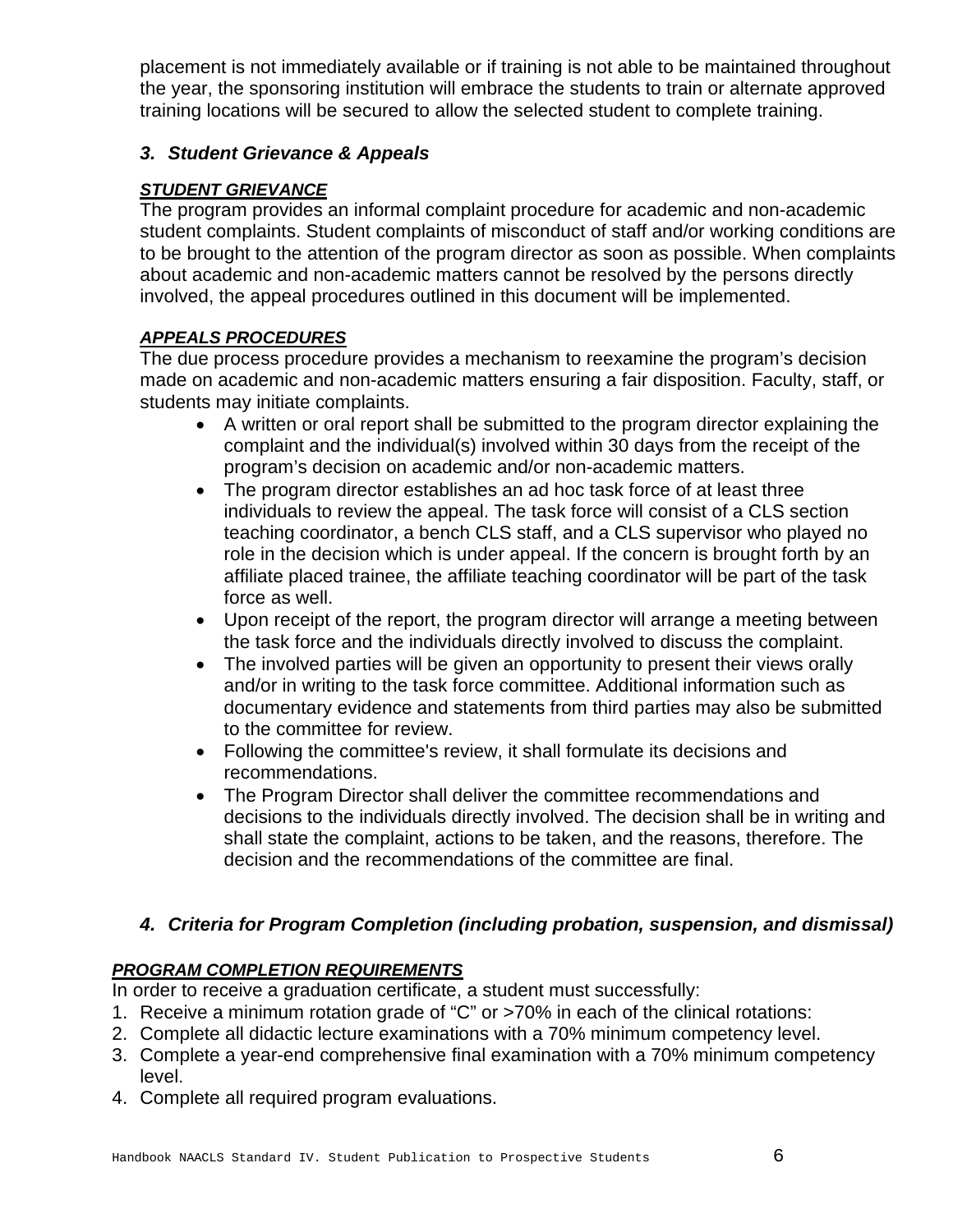#### **Misconduct Warning**

A misconduct warning may be given at the sole discretion of the instructor and is not a prerequisite to filing a formal charge. A misconduct warning may remain in the student's file indefinitely, or it may be removed at the discretion of the instructor and program director. Any improper conduct may result in dismissal.

#### **Academic Probation**

When a student is not meeting the academic requirements necessary to satisfy the program's standards, **the student may be placed on probation.**

- If a student corrects the problem and meets program standards, there will be no cause for academic dismissal.
- If a student is unable to take corrective actions to meet the academic requirements, the student will be dismissed from the program.

#### **CAUSES FOR DISMISSAL**

The trainee may be dismissed from the program because of misconduct or academic failure including, but not limited to the following:

- A student receives a final rotation grade of **D**.
- A student is required to retake more than 3 examinations during the 12-month training period.
- Failure to consistently follow health and safety policies
- Failure to meet the time deadlines to correct deficiencies
- Dishonesty in carrying out assignments or examinations, or falsification of official documents
- Serious compromise of the standards of patient care or jeopardize patient welfare
- Unethical conduct or breach of medical or academic ethics
- Failure to comply with HIPAA (Health Insurance Portability and Accountability Act)
- Plagiarism.

#### *DISMISSAL POLICY*

Necessary and appropriate corrective action may be applied for student misconduct or failure to maintain established standards of academic performance. The basis for dismissal will be determined by the student's behavior that interferes with the educational process or jeopardizes the welfare of the patient, fellow trainees, and faculty or staff.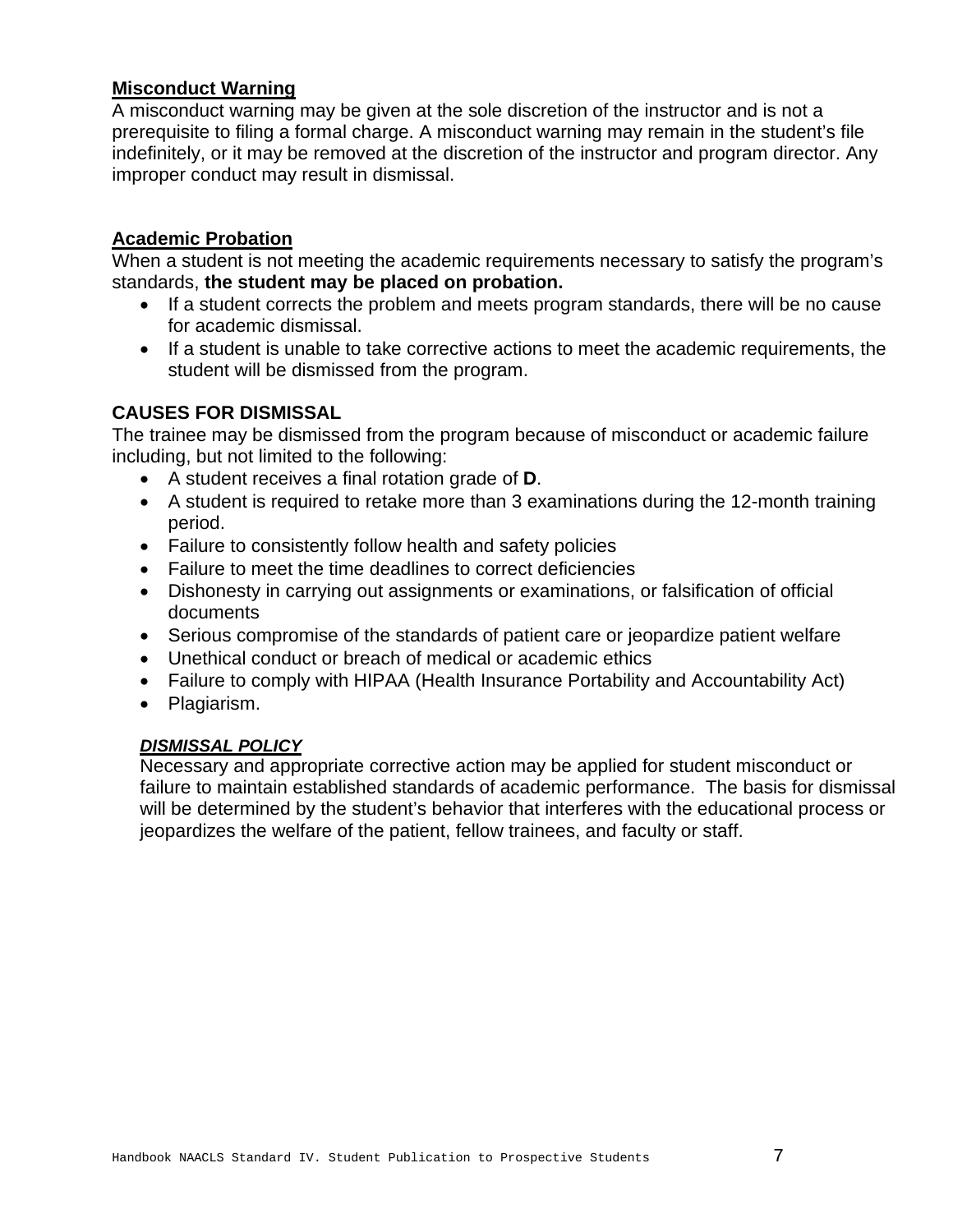# **L.** *ACADEMIC CALENDAR- UCDH AND AFFILIATE TRAINING SITES*

#### **Fall/Spring Training Class**

| Orientation            | Week Prior to Training Start    |
|------------------------|---------------------------------|
| First day of training  | Mid-August or Mid-February      |
| Last day of training   | 52 weeks after Training start   |
| <b>Graduation Date</b> | Monday after program completion |

#### *HOLIDAYS*

Labor Day September Veterans Day November 11 Martin Luther King Jr. January<br>Presidents Day February Presidents Day Cesar Chavez Day March Memorial Day **May** Fourth of July **July** July

Thanksgiving Last Thursday/Friday of November Winter Holiday December 24- January 1 (approximately)

# **CLINICAL TRAINING HOURS:**

8:00 a.m. to 4:30 p.m. (may vary due to site and rotation) Lunch: 30 minutes (Lunch and rest breaks are to be coordinated with the instructor assigned to trainee) Rest Breaks: Two 15-minute breaks per eight-hour rotation

### *M. RULES AND REGULATIONS GOVERNING ACCEPTABLE CONDUCT*

#### **CODE OF ETHICS OF CLS TRAINEES**

Being fully cognizant of my responsibilities in the practice of Clinical Laboratory Science, I affirm my willingness to discharge my duties with accuracy, thoughtfulness and care. Realizing that the knowledge obtained concerning patients during my work must be treated as confidential, I hold inviolate the confidence (trust) placed in me by the patient and physician. Recognizing that my integrity and that of my profession must be pledged to the absolute reliability of my work, I will conduct myself at all times in a manner appropriate to the dignity of my profession.

#### **STANDARDS OF CONDUCT**

The UCDH, Department of Pathology, Clinical Laboratory Scientist Training Program is committed to the practice of ethical standards in education and health care. The policies, procedures, and regulations of this Program reflect this commitment and are in compliance with those of the UCDH. This Program expects an acceptable quality of work and mature behavior by trainees and requires all trainees to conduct themselves in a manner which meets the accepted standards of health care professionals, and of the Clinical Laboratory Scientist Training Program.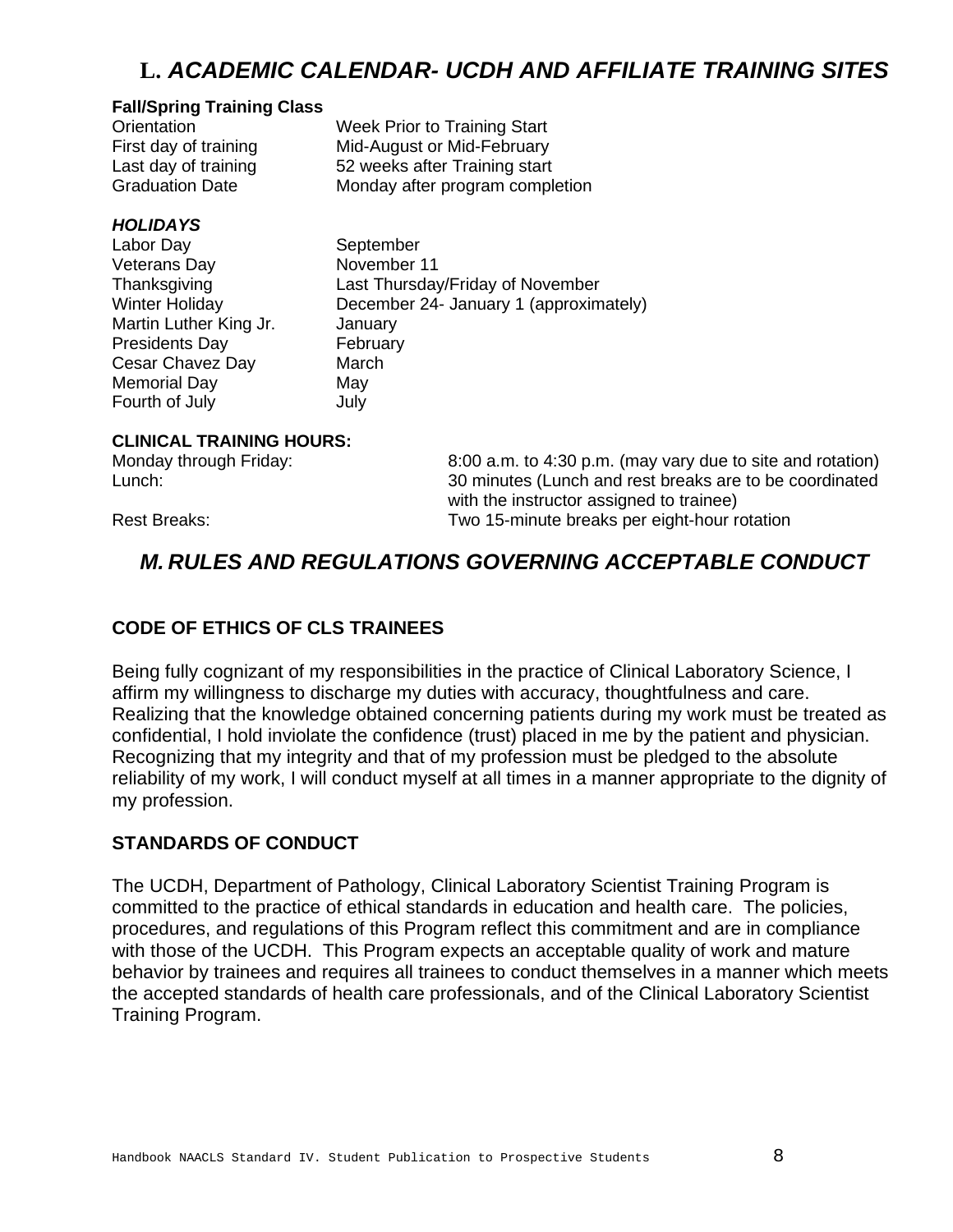#### **REQUIRED REVIEW BOOKS- All required books are loaned to each trainee by the UCDMC CLS Training Program and are returned upon training completion.**

- 1. Board of Registry Study Guide: Clinical Laboratory Certification Examinations. 6<sup>th</sup> Edition, 2019. *(Provided by Program)*
- 2. Jarreau, P. et. al. Clinical Laboratory Science Review: A Bottom Line Approach. Fourth Edition. LSU Medical Center Foundation, New Orleans, Louisiana. 5<sup>th</sup> Edition 2015. *(Provided by Program)\*\**
- 3. Lehman, L. Success in Clinical Laboratory Science. 5th Edition, Pearson. 2019. *(Provided by Program)*
- 4. Harr, R. Medical Laboratory Science Review. 5th Edition, Davis.2019. *(Provided by Program)*

#### **RECOMMENDED JOURNALS AND WEBSITES:**

- 1. Blood Bank Guy [\(http://www.bbguy.org/\)](http://www.bbguy.org/)
- 2. Patrick Tracy, Lab training videos <https://www.youtube.com/channel/UCCOYTqbZUWMGbcY8G1P4-lg>
- 3. American Society of Hematology [\(http://www.hematology.org/\)](http://www.hematology.org/)
- 4. Clinical and Applied Thrombosis/Hemostasis [\(http://cat.sagepub.com/\)](http://cat.sagepub.com/)
- 5. Blood Journal [\(http://www.bloodjournal.org/\)](http://www.bloodjournal.org/)
- 6. Journal of Clinical Microbiology [\(http://jcm.asm.org/\)](http://jcm.asm.org/)
- 7. Journal of Virology [\(http://jvi.asm.org/\)](http://jvi.asm.org/)
- 8. Journal of Immunology [\(http://www.jimmunol.org/\)](http://www.jimmunol.org/)
- 9. The Journal of Molecular Diagnostics (http://jmd.amipathol.org/)
- 10. Clinical Chemistry [\(http://www.aacc.org/publications/clin\\_chem/\)](http://www.aacc.org/publications/clin_chem/)
- 11. Immuocor Education Center [\(http://bloodbankknowledge.com/\)](http://bloodbankknowledge.com/)
- 12. Transfusion Journal of the American Association of Blood Bank [\(http://www.aabb.org/programs/publications/Pages/transfusion.aspx\)](http://www.aabb.org/programs/publications/Pages/transfusion.aspx)

#### **SUPPLEMENTAL REFERENCES AND RESOURCES**

- 1. [http://www.ucdmc.ucdavis.edu/cme/distance\\_education/webevents/](http://www.ucdmc.ucdavis.edu/cme/distance_education/webevents/) Continuing Medical Education Self-Study Modules
- 2. UCDHS Clinical Resources Center: [http://ecrc.ucdmc.ucdavis.edu](http://ecrc.ucdmc.ucdavis.edu/)
- 3. MTS Lab Training Library : [www.medtraining.org:](http://www.medtraining.org/)
- 4. [www.ascp.org](http://www.ascp.org/)
- 5. [www.andersonce.com](http://www.andersonce.com/)
- 6. [www.camlt.org](http://www.camlt.org/)
- 7. [www.4CEUINC.com](http://www.4ceuinc.com/)
- 8. [www.phlebotomyweb.org](http://www.phlebotomyweb.org/)
- 9. [http://Diagnostica.Digiscript.com](http://diagnostica.digiscript.com/)
- 10. [www.ascls.org](http://www.ascls.org/)
- 11. [www.cap.org](http://www.cap.org/)
- 12. [www.cacmle.org](http://www.cacmle.org/)
- 13. [www.bttrain.org](http://www.bttrain.org/)
- 14. [www.nltn.org](http://www.nltn.org/)
- 15. [www.advanceweb.com](http://www.advanceweb.com/)
- 16. For molecular diagnostics, use:
	- Roche's Molecular Diagnostic CD-tutorials, Howard Hughes Virtual Lab Series: Bacterial ID Lab [\(http://www.hhmi.org/biointeractive/disease/vlab.html\)](http://www.hhmi.org/biointeractive)
	- NIH's Lecture series [\(http://videocast.nih.gov/\)](http://videocast.nih.gov/)